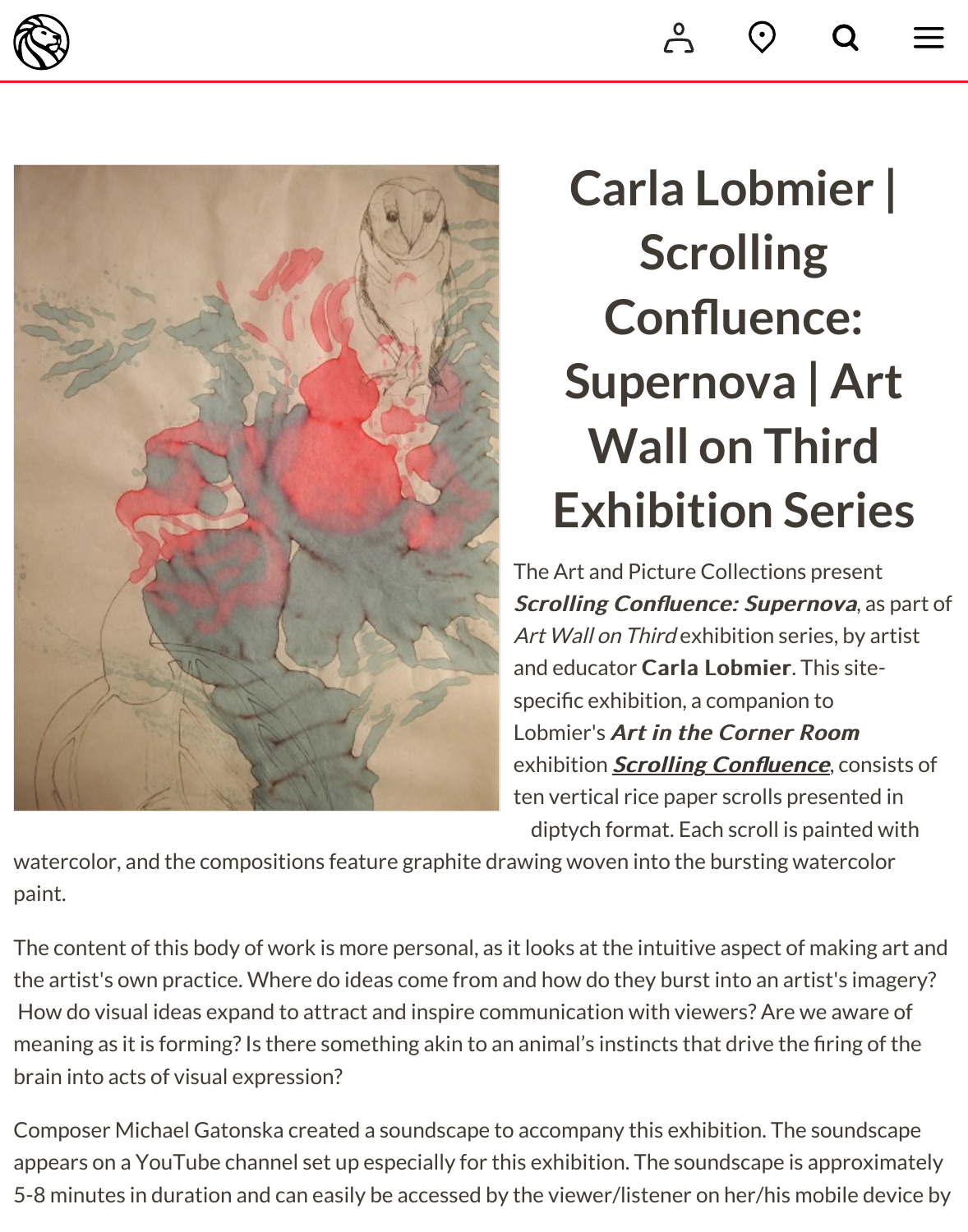floor.

The exhibition series **Art Wall on Third** is curated by **Arezoo Moseni**.

## **[Artist Statement](http://www.nypl.org/events/programs/2016/03/19/scrolling-confluence-carla-lobmier-rika-burnham-artist-dialogue-series)**

The work in the suite *Scrolling Confluence: Supernova* eliminates the global exploration of Scrolling Confluence exhibition in the Corner Room, and replaces this content with pers and personal metaph[or. The subject for th](http://www.nypl.org/search/apachesolr_search/%22art%20wall%20on%20third%22)e ten rice pa[per scrolls is also e](http://www.nypl.org/search/apachesolr_search/arezoo%20moseni)lliptical: awareness/mystery; memory/observation; visual surprise/visual rest; abstraction/natu Michael's soundscape for this body of work both enhances the privacy of viewing the ar the metaphor of the posed visual questions.

Soundscapes are about letting sound expand our awareness. For our *Scrolling Confluer* wanted to select certain pre-recorded soundscapes that create the sensation of experiencients. particular and distinctive visual characteristics of Carla's scrolls in a unique way. By hav select soundscapes to pair with groupings of her panels, my goal is to demonstrate how that I have captured can be connective to Carla's visual works and how they both, when heard together, can collectively reveal a community of augmented sight and sound relat Sound is physical, emotional, and direct in ways that sight alone can never quite be. For my prerecorded sounds are finely-honed compositions that utilize nature's voices as a c element, and paying attention to sound in consort with the visual beauties of Carla's wo to open the ears in new ways and to pull the viewer deeper into the world of the project.

Carla Lobmier was born a reader in central Illinois, studied painting, drawing and art h and moved to New York City in 1999 following a residency with the Studio Program, AF paintings, drawings and collages have been exhibited nationally and internationally and permanent collections of Tarble Arts Center, William Rainey Harper College, Sheldon S Museum, Lund and Company Inventions, Whirlpool Corporation and the 25th Congress [NYC. Recent wa](http://www.carlalobmier.com/)tercolor exhibitions include Love Letter (to Light), Memphis, TN, Dirt, r views, Langston Hughes Library & Cultural Center, NYC and Not so fast, Resobox Galle fourteen-panel slate and mixed media installation piece titled *I walk, walk looking for th* exhibited with Memorial Sloan-Kettering Cancer Center in Manhattan for an 18-month watercolor and acrylic paintings have been featured in the online publication Unlikely S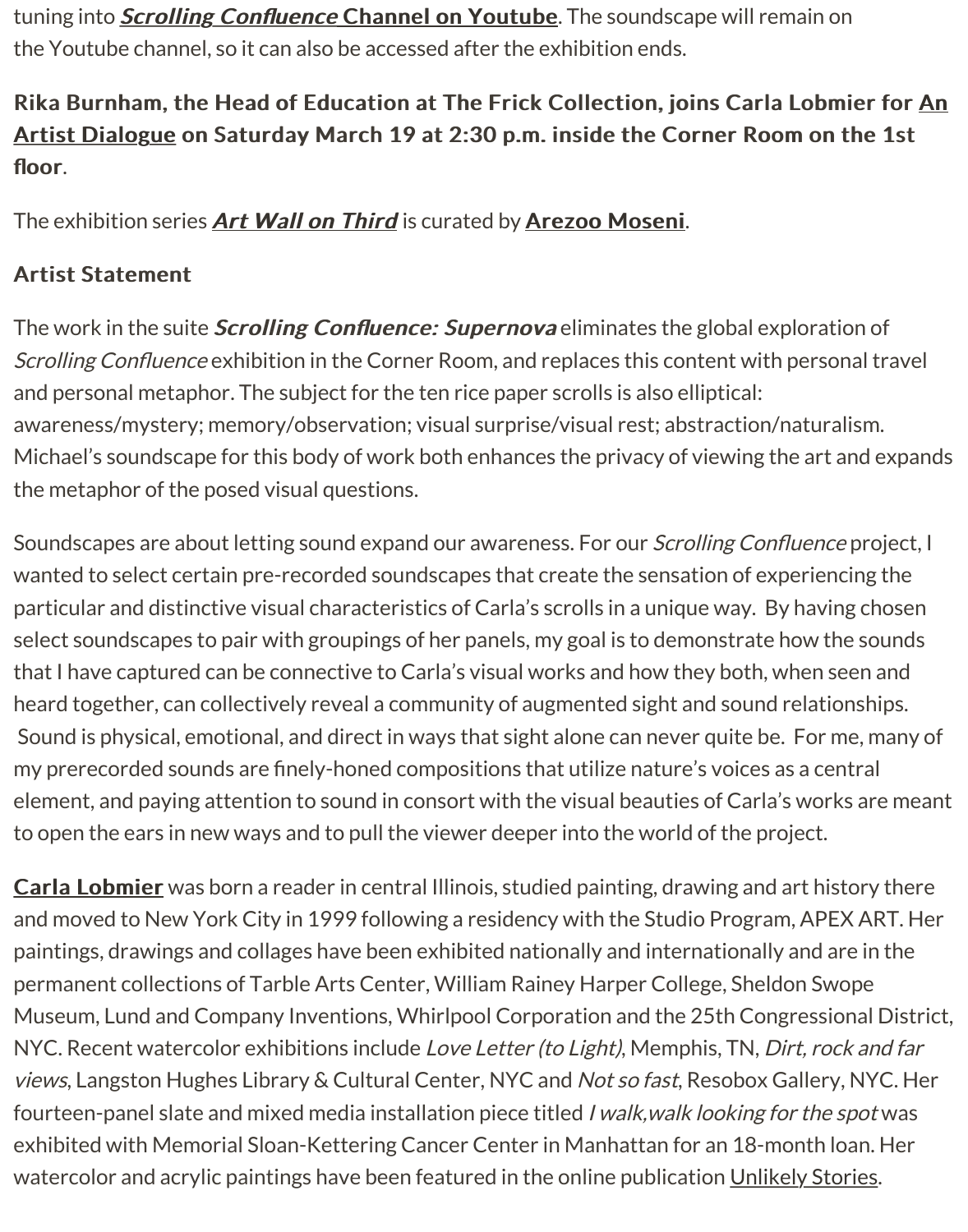

Scrolling Confluence: Supernova, watercolor and graphite on rice each  $36$  x 12 inches, framed  $40$  x 29 inches, 2015. Photo: Arezoo

The music of **Michael Gatonska** has been performed by the Minnesota Orchestra, the Festival Orchestra, the American Composers Orchestra, the Pacific Symphony, the Har Symphony, the Civic Orchestra of Chicago, String Orchestra of New York City (SONYC) Chamber Musicians, and the Talea Ensemble among others. His work has recently evoly capturing soundscapes in an effort to present audiences with a deep listening experiend advance the [development of a per](http://michaelgatonska.com/)sonal artistic vision which combines the two things in very passionate about, music composition and nature's acoustics.

**January 14th, 2016 - April 6th, 2016 Mid-Manhattan Library at 42nd Street**